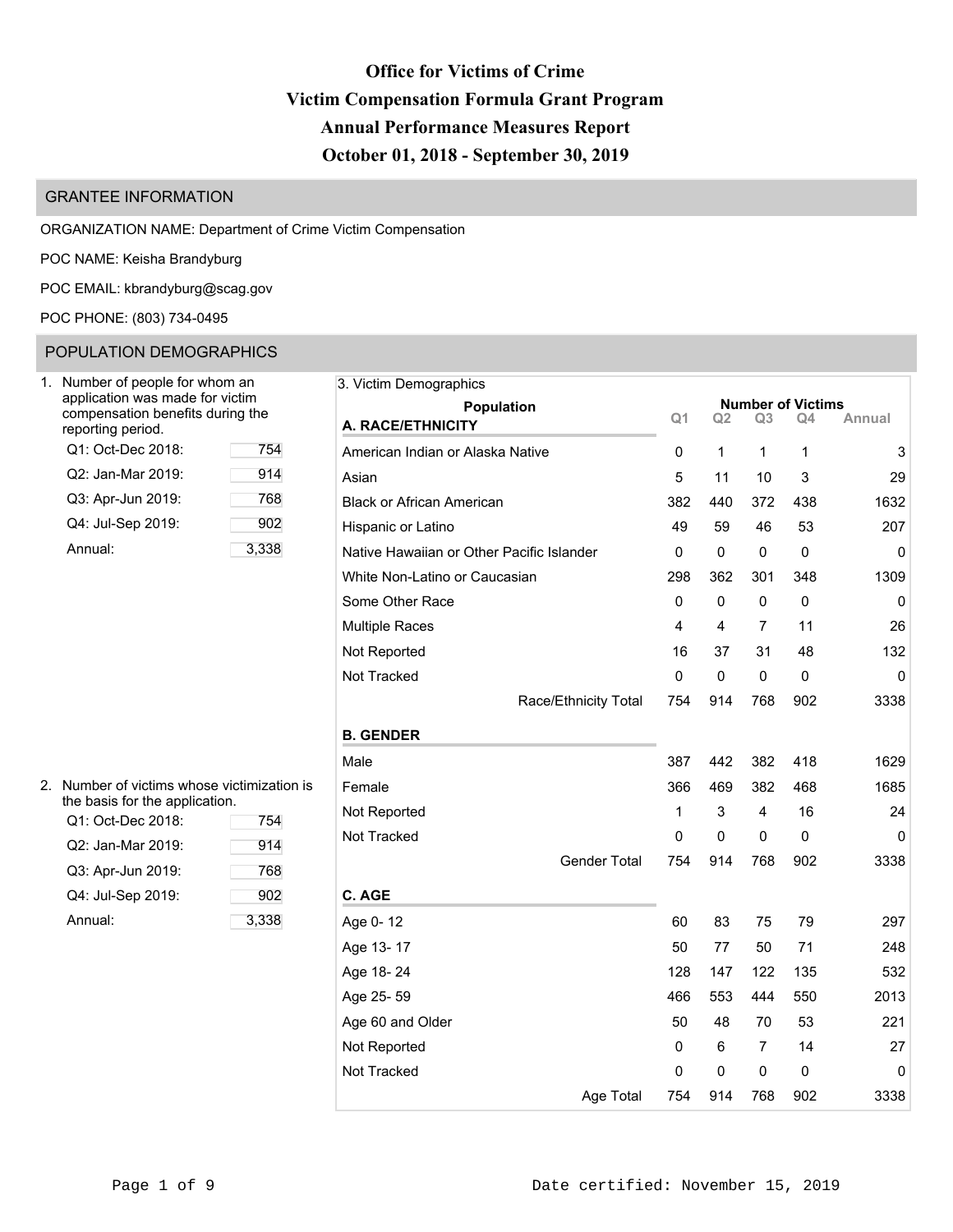# PERFORMANCE MEASURES

Q1: Oct-Dec 2018:

Victims and indirect victims generally count as separate applications

Q2: Jan-Mar 2019:

Victims and indirect victims generally count as separate applications

# 5. Number of new applications **received** during the reporting period

| the reporting period |       |
|----------------------|-------|
| Q1: Oct-Dec 2018:    | 754   |
| Q2: Jan-Mar 2019:    | 914   |
| Q3: Apr-Jun 2019:    | 768   |
| Q4: Jul-Sep 2019:    | 902   |
| Annual:              | 3,338 |

## 6. Number of applications **approved** during the

| reporting period. |       |                                        |
|-------------------|-------|----------------------------------------|
| Q1: Oct-Dec 2018: | 574   | Qtr 3: Rejection of Application for A  |
| Q2: Jan-Mar 2019: | 661   | 8. Number of applications received for |
| Q3: Apr-Jun 2019: | 630   | during the reporting period            |
| Q4: Jul-Sep 2019: | 677   | Q1: Oct-Dec 2018:<br>598               |
| Annual:           | 2,542 | Q2: Jan-Mar 2019:<br>416               |

4. Based on your program's general procedure, 7. Number of applications **denied/closed**. (i.e., applications that were not approved) during the reporting period.

| Q1: Oct-Dec 2018: | 52  |
|-------------------|-----|
| Q2: Jan-Mar 2019: | 42  |
| Q3: Apr-Jun 2019: | 44  |
| Q4: Jul-Sep 2019: | 31  |
| Annual:           | 169 |

# Q3: Apr-Jun 2019: Reason(s) for denial or close status applicable for the reporting period:

|                                                                                                                           | Q1                                                                                                                                        |          | Q3                                | Q4           | Annual                                    |
|---------------------------------------------------------------------------------------------------------------------------|-------------------------------------------------------------------------------------------------------------------------------------------|----------|-----------------------------------|--------------|-------------------------------------------|
| A. Application not filed within time limit                                                                                |                                                                                                                                           |          | $\mathbf{0}$                      | $\Omega$     | 4                                         |
| B. Failure to report to police                                                                                            | 0                                                                                                                                         | $\Omega$ | 0                                 | $\mathbf{0}$ | 0                                         |
| C. Failure to cooperate with law enforcement,<br>victim/witness coordinator, and/or other official<br>required by program | 19                                                                                                                                        | 6        | 6                                 | 8            | 39                                        |
|                                                                                                                           | 3                                                                                                                                         | $\Omega$ | 0                                 | $\mathbf{0}$ | 3                                         |
|                                                                                                                           |                                                                                                                                           |          |                                   |              |                                           |
|                                                                                                                           |                                                                                                                                           |          |                                   |              | 53                                        |
| F. Ineligible crime                                                                                                       |                                                                                                                                           | 11       | 5                                 | 6            | 24                                        |
|                                                                                                                           |                                                                                                                                           | 6        |                                   | -10          | 32                                        |
|                                                                                                                           |                                                                                                                                           |          |                                   |              |                                           |
|                                                                                                                           |                                                                                                                                           |          |                                   |              | 14                                        |
|                                                                                                                           |                                                                                                                                           |          |                                   |              |                                           |
| Qtr 1: Rejection of Application for Award                                                                                 |                                                                                                                                           |          |                                   |              |                                           |
| Qtr 2: Rejection of Application for Award                                                                                 |                                                                                                                                           |          |                                   |              |                                           |
| Qtr 3: Rejection of Application for Award                                                                                 |                                                                                                                                           |          |                                   |              |                                           |
|                                                                                                                           | <b>Population</b><br>D. Incomplete information<br>E. Contributory misconduct<br>G. Ineligible application<br>Other<br>Denial explanation: |          | 3<br>13<br>17<br>2<br>3<br>5<br>5 | 16<br>4      | <b>Number of Victims</b><br>-7<br>13<br>0 |

### 8. Number of applications received for Sexual Assault Forensic Examinations during the reporting period

| Q1: Oct-Dec 2018: | 598   |
|-------------------|-------|
| Q2: Jan-Mar 2019: | 416   |
| Q3: Apr-Jun 2019: | 446   |
| Q4: Jul-Sep 2019: | 239   |
| Annual:           | 1,699 |
|                   |       |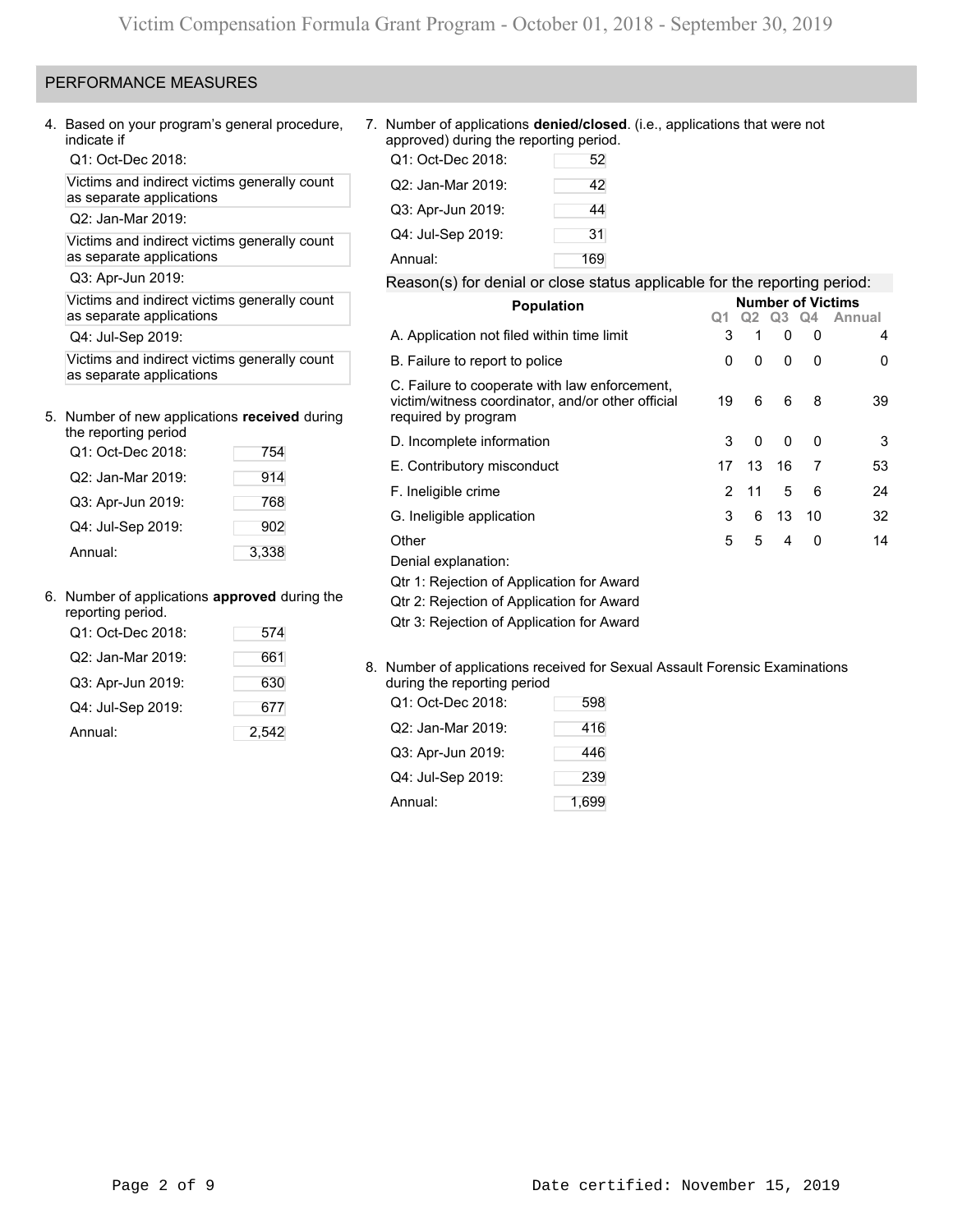|                                     |                                                                                 |                                         |                   |                         |                                 | <b>EXPENSE TYPES PAID (in dollars)</b>             |               |            |                         |                                                       |         |                           |                                            |                                                                                                                                                                        | <b>TYPES OF VICTIMIZATIONS</b><br><b>RELATED TO A CRIME TYPE</b>                                                                                         |                                                                                                                                                               |                                                                                                   |                                                                                                        |
|-------------------------------------|---------------------------------------------------------------------------------|-----------------------------------------|-------------------|-------------------------|---------------------------------|----------------------------------------------------|---------------|------------|-------------------------|-------------------------------------------------------|---------|---------------------------|--------------------------------------------|------------------------------------------------------------------------------------------------------------------------------------------------------------------------|----------------------------------------------------------------------------------------------------------------------------------------------------------|---------------------------------------------------------------------------------------------------------------------------------------------------------------|---------------------------------------------------------------------------------------------------|--------------------------------------------------------------------------------------------------------|
| <b>TYPES OF CRIME</b>               | of<br>Paid During<br>Period<br>$-0.5$<br><u>ಇ ಜ</u><br>Reporting<br><b>Pape</b> | $\mathbf{e}$<br>Clean<br>Scene<br>Crime | Care<br>Dependent | Support<br>conomic<br>ш | <b>Burial</b><br>eral<br>S<br>ш | except<br>i/Dental<br>health)<br>Medical<br>mental | Mental Health | Relocation | Services<br>Replacement | orensic<br>ш<br><b>Tius</b><br>∢<br>Sexual /<br>Exams | Travel  | explain)<br>Other (please | Crime<br>this<br>Paid for<br>Total<br>Type | f Applications<br>b Bullying that<br>I During the<br>Period<br>$\overline{5}$ $\overline{2}$ $\overline{2}$<br>were Paid<br>Reporting<br>Number<br>Related<br>were Pai | f Applications<br>Domestic<br>ly Violence<br>Paid During<br>ting Period<br>Number or<br>Related to Dom<br>The Family Violet<br>The Paid L<br>twere<br>Ē£ | TApplication:<br>b Elder<br>glect that<br>During the<br>Period<br>per of<br>ed to<br>Paid I<br>Paid I<br>Numper<br>Related<br>Abuse/N<br>were Pai<br>Reportin | Number of Applications<br>Related to Hate Crimes<br>that were Paid During<br>the Reporting Period | Number of Applications<br>Related to Mass<br>Violence that were<br>Paid During the<br>Reporting Period |
| Arson                               |                                                                                 |                                         |                   |                         |                                 |                                                    |               |            |                         |                                                       |         |                           |                                            |                                                                                                                                                                        |                                                                                                                                                          |                                                                                                                                                               |                                                                                                   |                                                                                                        |
| Assault                             | 397                                                                             | <b>NA</b>                               | <b>NA</b>         | \$135,276               | \$0                             | \$1,051,793                                        | \$15,995      | <b>NA</b>  | <b>NA</b>               |                                                       | \$819   |                           | \$1,203,882                                | $\overline{0}$                                                                                                                                                         | 86                                                                                                                                                       | $\overline{4}$                                                                                                                                                | $\overline{0}$                                                                                    | $\overline{0}$                                                                                         |
| Burglary                            | 5                                                                               | <b>NA</b>                               | <b>NA</b>         | \$0                     | \$0                             | \$5,946                                            | \$225         | <b>NA</b>  | <b>NA</b>               |                                                       | \$0     | \$0                       | \$6,171                                    | $\overline{0}$                                                                                                                                                         | $\overline{0}$                                                                                                                                           | $\overline{0}$                                                                                                                                                | $\overline{0}$                                                                                    | $\overline{0}$                                                                                         |
| <b>Child Physical Abuse/Neglect</b> | 115                                                                             | <b>NA</b>                               | NA                | \$0                     | \$0                             | \$30,083                                           | \$1,100       | <b>NA</b>  | <b>NA</b>               |                                                       | \$0     | \$0                       | \$31,183                                   | $\overline{0}$                                                                                                                                                         | $\overline{3}$                                                                                                                                           |                                                                                                                                                               | $\overline{0}$                                                                                    | 0                                                                                                      |
| Child Pornography                   |                                                                                 | <b>NA</b>                               | <b>NA</b>         | \$0                     | \$0                             | \$259                                              | \$0           | NA         | <b>NA</b>               |                                                       | \$0     |                           | \$259                                      | $\overline{0}$                                                                                                                                                         | $\overline{0}$                                                                                                                                           |                                                                                                                                                               | $\overline{0}$                                                                                    | $\overline{0}$                                                                                         |
| <b>Child Sexual Abuse</b>           | 639                                                                             | <b>NA</b>                               | NA                | \$1,365                 | \$0                             | \$5,409                                            | \$9,396       | <b>NA</b>  | <b>NA</b>               | \$175,695                                             | \$376   |                           | \$192,241                                  | $\overline{0}$                                                                                                                                                         | $\overline{0}$                                                                                                                                           |                                                                                                                                                               | $\overline{0}$                                                                                    | $\overline{0}$                                                                                         |
| DUI/DWI                             | $\overline{2}$                                                                  | <b>NA</b>                               | <b>NA</b>         | \$14,747                | \$0                             | \$2,794                                            | \$0           | NA         | <b>NA</b>               |                                                       | \$0     |                           | \$17,540                                   | $\overline{0}$                                                                                                                                                         | $\overline{0}$                                                                                                                                           | $\overline{0}$                                                                                                                                                | $\overline{0}$                                                                                    | $\overline{0}$                                                                                         |
| <b>Fraud/Financial Crimes</b>       |                                                                                 |                                         |                   |                         |                                 |                                                    |               |            |                         |                                                       |         |                           |                                            |                                                                                                                                                                        |                                                                                                                                                          |                                                                                                                                                               |                                                                                                   |                                                                                                        |
| Homicide                            | 106                                                                             | NA.                                     | <b>NA</b>         | \$4,257                 | \$438,565                       | \$8,364                                            | \$5,241       | <b>NA</b>  | <b>NA</b>               |                                                       | \$0     |                           | \$456,428                                  | $\overline{0}$                                                                                                                                                         | $\overline{0}$                                                                                                                                           | $\overline{0}$                                                                                                                                                | $\overline{0}$                                                                                    | $\overline{0}$                                                                                         |
| Human Trafficking                   |                                                                                 |                                         |                   |                         |                                 |                                                    |               |            |                         |                                                       |         |                           |                                            |                                                                                                                                                                        |                                                                                                                                                          |                                                                                                                                                               |                                                                                                   |                                                                                                        |
| Kidnapping                          | 3                                                                               | <b>NA</b>                               | NA                | \$0                     | \$0                             | \$518                                              | \$998         | NA         | <b>NA</b>               |                                                       | \$0     |                           | \$1,516                                    | $\overline{0}$                                                                                                                                                         | $\overline{0}$                                                                                                                                           | $\overline{0}$                                                                                                                                                | $\overline{0}$                                                                                    | $\overline{0}$                                                                                         |
| <b>Other Vehicular Crimes</b>       | 4                                                                               | <b>NA</b>                               | NA                | \$203                   | \$0                             | \$1,757                                            | \$0           | NA         | <b>NA</b>               |                                                       | \$0     |                           | \$1,960                                    | $\overline{0}$                                                                                                                                                         | $\overline{0}$                                                                                                                                           | $\overline{0}$                                                                                                                                                | $\overline{0}$                                                                                    | $\overline{0}$                                                                                         |
| Robbery                             | 23                                                                              | <b>NA</b>                               | <b>NA</b>         | \$7,548                 | \$0                             | \$79,592                                           | \$2,405       | <b>NA</b>  | <b>NA</b>               |                                                       | \$0     |                           | \$89,544                                   | $\overline{0}$                                                                                                                                                         | $\overline{0}$                                                                                                                                           | $\overline{0}$                                                                                                                                                | $\overline{0}$                                                                                    | $\overline{0}$                                                                                         |
| Sexual Assault                      | 354                                                                             | <b>NA</b>                               | <b>NA</b>         | \$0                     | \$0                             | \$6,691                                            | \$4,770       | <b>NA</b>  | <b>NA</b>               | \$162,794                                             | \$0     |                           | \$174,255                                  | $\overline{0}$                                                                                                                                                         |                                                                                                                                                          | $\overline{0}$                                                                                                                                                | $\overline{0}$                                                                                    | $\overline{0}$                                                                                         |
| Stalking                            |                                                                                 | NA                                      | <b>NA</b>         | \$0                     | \$0                             | \$0                                                | \$840         | <b>NA</b>  | <b>NA</b>               |                                                       | \$0     |                           | \$840                                      | $\mathbf{0}$                                                                                                                                                           | $\overline{0}$                                                                                                                                           | $\overline{0}$                                                                                                                                                | $\overline{0}$                                                                                    | $\overline{0}$                                                                                         |
| Terrorism                           |                                                                                 |                                         |                   |                         |                                 |                                                    |               |            |                         |                                                       |         |                           |                                            |                                                                                                                                                                        |                                                                                                                                                          |                                                                                                                                                               |                                                                                                   |                                                                                                        |
| Total                               | 1,650                                                                           | <b>NA</b>                               | <b>NA</b>         | \$163,396               | \$438,565                       | \$1,193,206                                        | \$40,969      | <b>NA</b>  | <b>NA</b>               | \$338,489                                             | \$1,195 | \$0                       | \$2,175,820                                | $\overline{0}$                                                                                                                                                         | 90 <sup>°</sup>                                                                                                                                          | 4                                                                                                                                                             | $\overline{0}$                                                                                    | $\overline{0}$                                                                                         |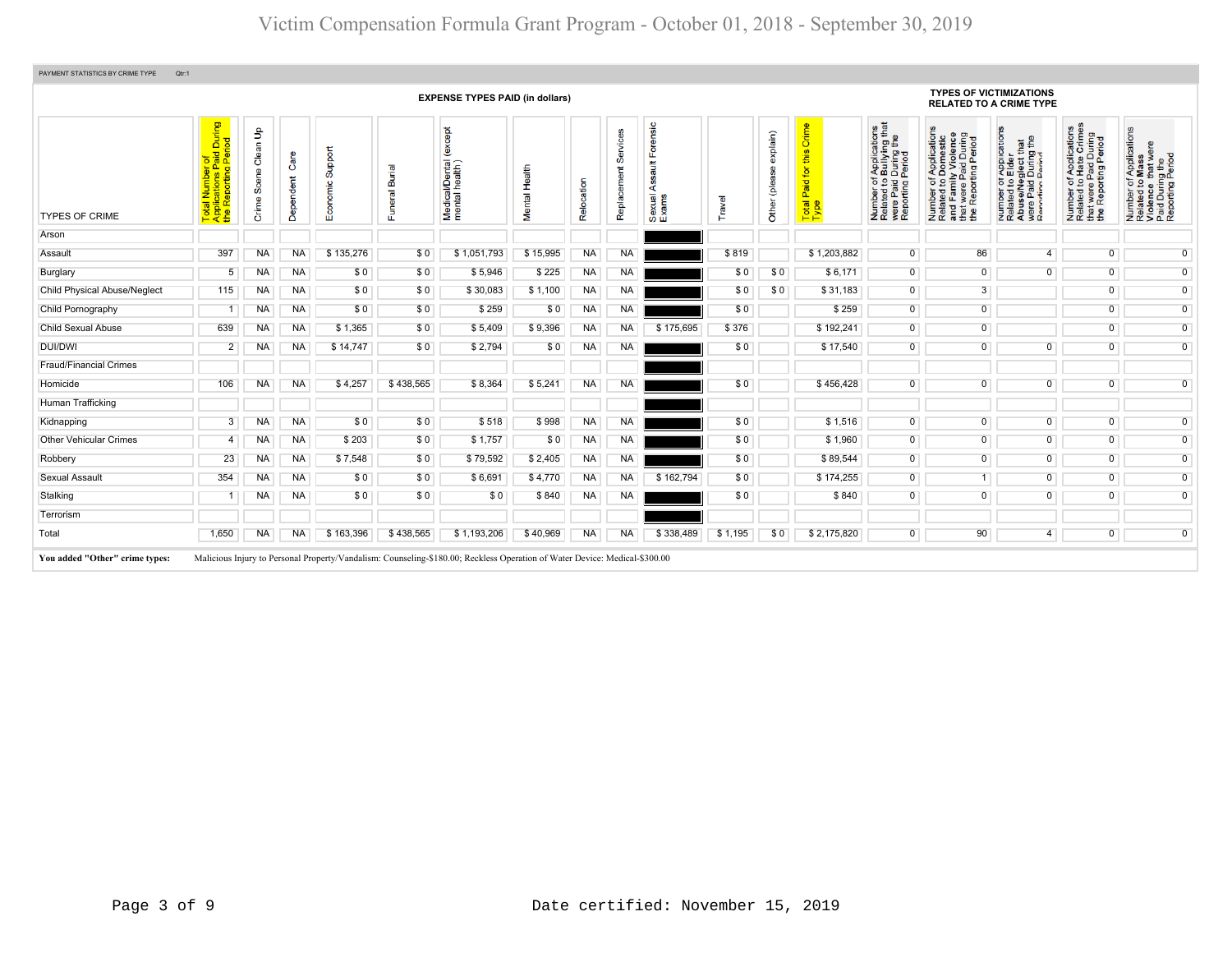| PAYMENT STATISTICS BY CRIME TYPE<br>Qtr:2 |                                                                                           |                                          |                   |                             |                              |                                            |               |            |           |                                                       |         |                              |                                                            |                                                                                                                                        |                                                                                                                                                              |                                                                                                                                                         |                                                                                                                                  |                                                                                                        |  |
|-------------------------------------------|-------------------------------------------------------------------------------------------|------------------------------------------|-------------------|-----------------------------|------------------------------|--------------------------------------------|---------------|------------|-----------|-------------------------------------------------------|---------|------------------------------|------------------------------------------------------------|----------------------------------------------------------------------------------------------------------------------------------------|--------------------------------------------------------------------------------------------------------------------------------------------------------------|---------------------------------------------------------------------------------------------------------------------------------------------------------|----------------------------------------------------------------------------------------------------------------------------------|--------------------------------------------------------------------------------------------------------|--|
|                                           |                                                                                           |                                          |                   |                             |                              | <b>EXPENSE TYPES PAID (in dollars)</b>     |               |            |           |                                                       |         |                              |                                                            |                                                                                                                                        | <b>TYPES OF VICTIMIZATIONS</b>                                                                                                                               | <b>RELATED TO A CRIME TYPE</b>                                                                                                                          |                                                                                                                                  |                                                                                                        |  |
| <b>TYPES OF CRIME</b>                     | l Number of<br>cations Paid During<br>teporting Period<br>Report<br>Tota<br>Appl<br>the F | $\frac{9}{2}$<br>Clean<br>Scene<br>Crime | Care<br>Dependent | Support<br>nomic<br>8<br>шī | <b>Burial</b><br>uneral<br>Æ | except<br>Medical/Dental<br>mental health) | Mental Health | Relocation |           | orensic<br>ш<br>$\frac{4}{3}$<br>∢<br>Sexual<br>Exams | ravel   | explain)<br>8<br>Other (plea | Crime<br>this<br>for<br>Paid <sub>1</sub><br>Total<br>Type | f Applications<br>b Bullying that<br>I During the<br>Period<br>Number of <i>I</i><br>Related to <b>E</b><br>were Paid L<br>Reporting P | of Applications<br>o Domestic<br>ily Violence<br>Paid During<br>rting Period<br><b>A</b><br>Number o,<br>Related to Du<br>Yud Family \<br>Yuere Pa<br>Yortin | TApplications<br>b Elder<br>sglect that<br>During the<br>Period<br>Number of <i>I</i><br>Related to <b>I</b><br>Abuse/Neg<br>were Paid I<br>Reporting P | FApplications<br>Hate Crimes<br>it were Paid During<br>Peporting Period<br>$\frac{1}{6}$<br>Number<br>Related t<br>$\frac{1}{2}$ | Number of Applications<br>Related to Mass<br>Violence that were<br>Paid During the<br>Reporting Period |  |
| Arson                                     |                                                                                           | <b>NA</b>                                | NA                | \$0                         | \$0                          | \$0                                        | \$595         | <b>NA</b>  | <b>NA</b> |                                                       | \$0     |                              | \$595                                                      | $\overline{0}$                                                                                                                         | $\mathbf 0$                                                                                                                                                  | $\mathbf 0$                                                                                                                                             | $\mathbf 0$                                                                                                                      | $\mathbf{0}$                                                                                           |  |
| Assault                                   | 428                                                                                       | <b>NA</b>                                | <b>NA</b>         | \$136,106                   | \$4,000                      | \$1,443,319                                | \$10,260      | <b>NA</b>  | <b>NA</b> |                                                       | \$1,442 |                              | \$1,595,127                                                | $\overline{0}$                                                                                                                         | 69                                                                                                                                                           | $\overline{2}$                                                                                                                                          | $\mathbf 0$                                                                                                                      | $\overline{0}$                                                                                         |  |
| Burglary                                  | 6                                                                                         | <b>NA</b>                                | <b>NA</b>         | \$0                         | \$0                          | \$6,268                                    | \$932         | <b>NA</b>  | <b>NA</b> |                                                       | \$0     |                              | \$7,200                                                    | $\overline{0}$                                                                                                                         | $\overline{0}$                                                                                                                                               | $\overline{0}$                                                                                                                                          | $\overline{0}$                                                                                                                   | $\overline{0}$                                                                                         |  |
| <b>Child Physical Abuse/Neglect</b>       | 106                                                                                       | <b>NA</b>                                | <b>NA</b>         | \$0                         | \$0                          | \$22,035                                   | \$614         | <b>NA</b>  | <b>NA</b> |                                                       | \$0     |                              | \$22,649                                                   | $\overline{0}$                                                                                                                         | $\overline{0}$                                                                                                                                               |                                                                                                                                                         | $\overline{0}$                                                                                                                   | $\overline{0}$                                                                                         |  |
| Child Pornography                         |                                                                                           |                                          |                   |                             |                              |                                            |               |            |           |                                                       |         |                              |                                                            |                                                                                                                                        |                                                                                                                                                              |                                                                                                                                                         |                                                                                                                                  |                                                                                                        |  |
| Child Sexual Abuse                        | 897                                                                                       | <b>NA</b>                                | <b>NA</b>         | \$0                         | \$0                          | \$16,550                                   | \$8,111       | <b>NA</b>  | <b>NA</b> | \$213,645                                             | \$0     |                              | \$238,307                                                  | $\overline{0}$                                                                                                                         | $\overline{0}$                                                                                                                                               |                                                                                                                                                         | $\mathbf 0$                                                                                                                      | $\overline{0}$                                                                                         |  |
| DUI/DWI                                   | 5                                                                                         | NA                                       | <b>NA</b>         | \$7,500                     | \$0                          | \$26,048                                   | \$0           | NA         | <b>NA</b> |                                                       | \$334   |                              | \$33,882                                                   | $\overline{0}$                                                                                                                         | $\overline{0}$                                                                                                                                               | $\overline{0}$                                                                                                                                          | $\mathbf 0$                                                                                                                      | $\overline{0}$                                                                                         |  |
| <b>Fraud/Financial Crimes</b>             |                                                                                           |                                          |                   |                             |                              |                                            |               |            |           |                                                       |         |                              |                                                            |                                                                                                                                        |                                                                                                                                                              |                                                                                                                                                         |                                                                                                                                  |                                                                                                        |  |
| Homicide                                  | 154                                                                                       | <b>NA</b>                                | <b>NA</b>         | \$10,591                    | \$701,824                    | \$850                                      | \$7,966       | <b>NA</b>  | <b>NA</b> |                                                       | \$516   |                              | \$721,747                                                  | $\overline{0}$                                                                                                                         | $\overline{0}$                                                                                                                                               | $\overline{0}$                                                                                                                                          | $\overline{0}$                                                                                                                   | $\overline{0}$                                                                                         |  |
| Human Trafficking                         |                                                                                           |                                          |                   |                             |                              |                                            |               |            |           |                                                       |         |                              |                                                            |                                                                                                                                        |                                                                                                                                                              |                                                                                                                                                         |                                                                                                                                  |                                                                                                        |  |
| Kidnapping                                | 3                                                                                         | NA.                                      | <b>NA</b>         | \$0                         | \$0                          | \$6,930                                    | \$0           | <b>NA</b>  | <b>NA</b> |                                                       | \$0     |                              | \$6,930                                                    | $\overline{0}$                                                                                                                         | $\overline{0}$                                                                                                                                               | $\overline{0}$                                                                                                                                          | $\overline{0}$                                                                                                                   | $\overline{0}$                                                                                         |  |
| <b>Other Vehicular Crimes</b>             | 21                                                                                        | <b>NA</b>                                | NA                | \$17,346                    | \$1,404                      | \$75,147                                   | \$0           | NA         | <b>NA</b> |                                                       | \$0     |                              | \$93,898                                                   | $\overline{0}$                                                                                                                         | $\overline{0}$                                                                                                                                               | $\overline{0}$                                                                                                                                          | $\overline{0}$                                                                                                                   | $\overline{0}$                                                                                         |  |
| Robbery                                   | 24                                                                                        | <b>NA</b>                                | NA                | \$5,839                     | \$0                          | \$65,716                                   | \$1,555       | <b>NA</b>  | <b>NA</b> |                                                       | \$0     |                              | \$73,109                                                   | $\overline{0}$                                                                                                                         | $\overline{0}$                                                                                                                                               | $\mathbf{0}$                                                                                                                                            | $\mathbf{0}$                                                                                                                     | $\overline{0}$                                                                                         |  |
| Sexual Assault                            | 256                                                                                       | <b>NA</b>                                | <b>NA</b>         | \$866                       | \$0                          | \$15,687                                   | \$2,006       | <b>NA</b>  | <b>NA</b> | \$118,084                                             | \$0     |                              | \$136,642                                                  | $\overline{0}$                                                                                                                         | -1                                                                                                                                                           | $\overline{0}$                                                                                                                                          | $\mathbf{0}$                                                                                                                     | $\overline{0}$                                                                                         |  |
| Stalking                                  |                                                                                           |                                          |                   |                             |                              |                                            |               |            |           |                                                       |         |                              |                                                            |                                                                                                                                        |                                                                                                                                                              |                                                                                                                                                         |                                                                                                                                  |                                                                                                        |  |
| Terrorism                                 |                                                                                           |                                          |                   |                             |                              |                                            |               |            |           |                                                       |         |                              |                                                            |                                                                                                                                        |                                                                                                                                                              |                                                                                                                                                         |                                                                                                                                  |                                                                                                        |  |
| Total                                     | 1,901                                                                                     | <b>NA</b>                                | <b>NA</b>         | \$178,247                   | \$707,228                    | \$1.678.551                                | \$32,038      | <b>NA</b>  | <b>NA</b> | \$331,729                                             | \$2,292 |                              | \$2,930,086                                                | $\overline{0}$                                                                                                                         | 70                                                                                                                                                           | $\overline{2}$                                                                                                                                          | $\overline{0}$                                                                                                                   | $\overline{0}$                                                                                         |  |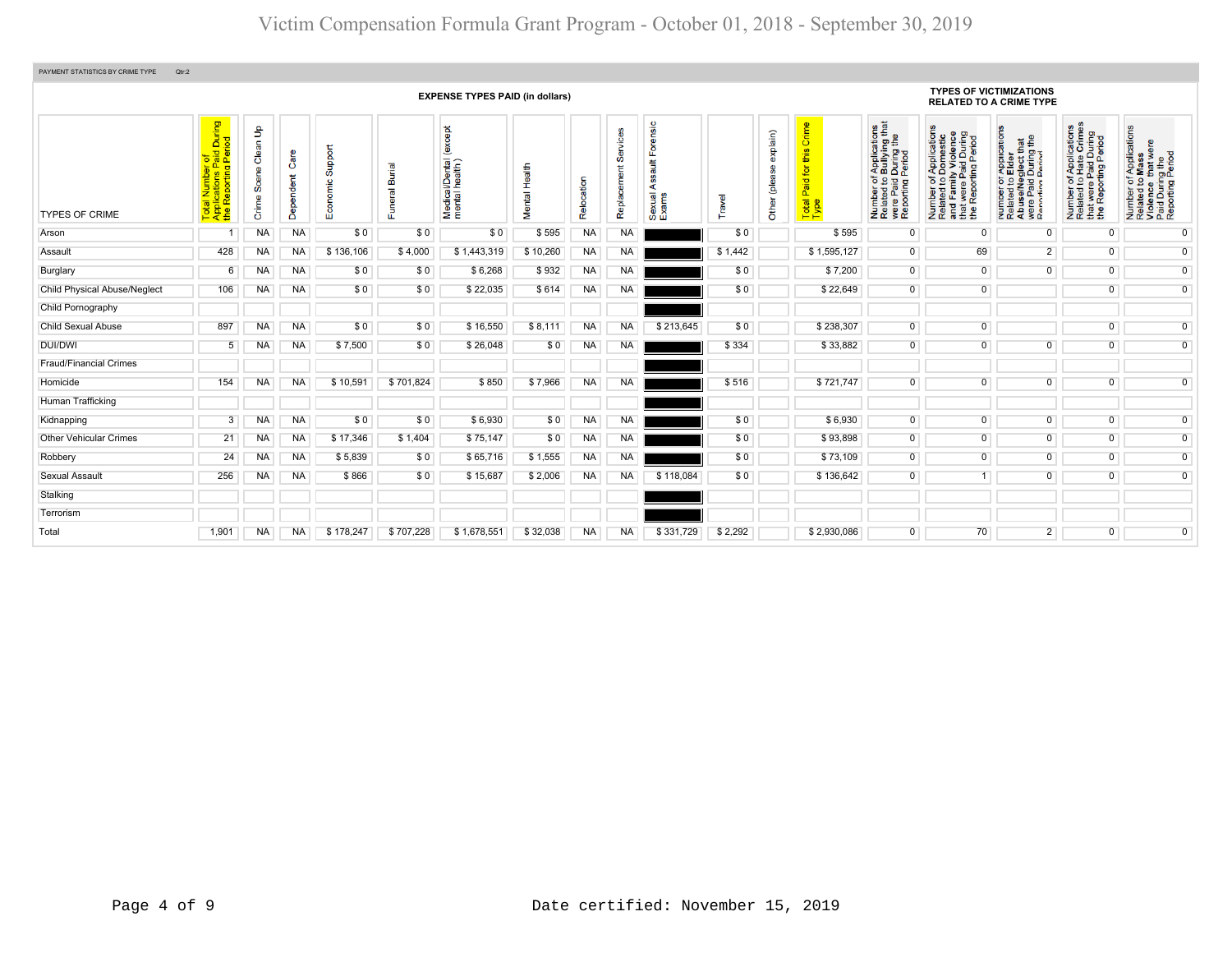| PAYMENT STATISTICS BY CRIME TYPE    | Qtr:3                                                                                                      |                                          |                   |                        |                              |                                          |               |            |                         |                                                 |         |                           |                                         |                                                                                                                                 |                                                                                                                       |                                                                                                                                                                                            |                                                                                                                      |                                                                                                        |
|-------------------------------------|------------------------------------------------------------------------------------------------------------|------------------------------------------|-------------------|------------------------|------------------------------|------------------------------------------|---------------|------------|-------------------------|-------------------------------------------------|---------|---------------------------|-----------------------------------------|---------------------------------------------------------------------------------------------------------------------------------|-----------------------------------------------------------------------------------------------------------------------|--------------------------------------------------------------------------------------------------------------------------------------------------------------------------------------------|----------------------------------------------------------------------------------------------------------------------|--------------------------------------------------------------------------------------------------------|
|                                     | <b>TYPES OF VICTIMIZATIONS</b><br><b>EXPENSE TYPES PAID (in dollars)</b><br><b>RELATED TO A CRIME TYPE</b> |                                          |                   |                        |                              |                                          |               |            |                         |                                                 |         |                           |                                         |                                                                                                                                 |                                                                                                                       |                                                                                                                                                                                            |                                                                                                                      |                                                                                                        |
| <b>TYPES OF CRIME</b>               | During<br>iod<br>al Number of<br>plications Paid I<br>Reporting Perio<br>Tota<br>Appl<br>the F             | $\mathbf{e}$<br>Clean<br>Scene<br>Crime: | Care<br>Dependent | Support<br>nomic<br>Eo | <b>Burial</b><br>uneral<br>ш | Medical/Dental (except<br>mental health) | Mental Health | Relocation | Services<br>Replacement | Forensic<br><b>Tius</b><br>∢<br>Sexual<br>Exams | Travel  | exp(ain)<br>Other (please | this Crime<br>Paid for<br>Total<br>Type | f Applications<br>b Bullying that<br>I During the<br>Period<br>Number of /<br>Related to <b>E</b><br>were Paid L<br>Reporting P | Number of Applications<br>Related to Domestic<br>and Family Violence<br>that were Paid During<br>the Reporting Period | T Applications<br><b>S</b> Elder<br>sglect that<br>During the<br>Pariod<br>Der of<br>ted to<br><b>Paid I</b><br>Paid I<br>Pain F<br>Number<br>Related t<br>Abuse/N<br>were Pai<br>Renortin | Applications<br>Hate Crimes<br>were Paid During<br>Reporting Period<br>$\frac{1}{2}$<br>Number<br>Related t<br>the L | Number of Applications<br>Related to Mass<br>Violence that were<br>Paid During the<br>Reporting Period |
| Arson                               |                                                                                                            |                                          |                   |                        |                              |                                          |               |            |                         |                                                 |         |                           |                                         |                                                                                                                                 |                                                                                                                       |                                                                                                                                                                                            |                                                                                                                      |                                                                                                        |
| Assault                             | 336                                                                                                        | <b>NA</b>                                | <b>NA</b>         | \$99,528               | \$3,295                      | \$1,025,227                              | \$13,726      | <b>NA</b>  | <b>NA</b>               |                                                 | \$756   |                           | \$1,142,533                             | $\overline{0}$                                                                                                                  | 52                                                                                                                    | $\overline{2}$                                                                                                                                                                             | $\overline{0}$                                                                                                       | $\overline{0}$                                                                                         |
| Burglary                            | 3                                                                                                          | <b>NA</b>                                | <b>NA</b>         | \$0                    | \$0                          | \$505                                    | \$85          | <b>NA</b>  | <b>NA</b>               |                                                 | \$0     |                           | \$590                                   | $\overline{0}$                                                                                                                  | $\overline{0}$                                                                                                        | $\overline{0}$                                                                                                                                                                             | $\overline{0}$                                                                                                       | $\overline{0}$                                                                                         |
| <b>Child Physical Abuse/Neglect</b> | 88                                                                                                         | <b>NA</b>                                | NA                | \$0                    | \$0                          | \$20,023                                 | \$0           | <b>NA</b>  | <b>NA</b>               |                                                 | \$0     |                           | \$20,023                                | $\overline{0}$                                                                                                                  | $\overline{0}$                                                                                                        |                                                                                                                                                                                            | $\overline{0}$                                                                                                       | $\overline{0}$                                                                                         |
| Child Pornography                   |                                                                                                            |                                          |                   |                        |                              |                                          |               |            |                         |                                                 |         |                           |                                         |                                                                                                                                 |                                                                                                                       |                                                                                                                                                                                            |                                                                                                                      |                                                                                                        |
| <b>Child Sexual Abuse</b>           | 550                                                                                                        | <b>NA</b>                                | <b>NA</b>         | \$0                    | \$0                          | \$8,963                                  | \$20,329      | <b>NA</b>  | <b>NA</b>               | \$131,247                                       | \$0     |                           | \$160,539                               | $\overline{0}$                                                                                                                  | $\overline{0}$                                                                                                        |                                                                                                                                                                                            | $\overline{0}$                                                                                                       | $\overline{0}$                                                                                         |
| DUI/DWI                             | $\overline{2}$                                                                                             | <b>NA</b>                                | NA                | \$3,584                | \$0                          | \$1,788                                  | \$0           | <b>NA</b>  | <b>NA</b>               |                                                 | \$238   |                           | \$5,611                                 | $\overline{0}$                                                                                                                  | $\overline{0}$                                                                                                        | $\overline{0}$                                                                                                                                                                             | $\overline{0}$                                                                                                       | $\overline{0}$                                                                                         |
| <b>Fraud/Financial Crimes</b>       |                                                                                                            |                                          |                   |                        |                              |                                          |               |            |                         |                                                 |         |                           |                                         |                                                                                                                                 |                                                                                                                       |                                                                                                                                                                                            |                                                                                                                      |                                                                                                        |
| Homicide                            | 108                                                                                                        | <b>NA</b>                                | <b>NA</b>         | \$14,332               | \$487,021                    | \$916                                    | \$3,511       | <b>NA</b>  | <b>NA</b>               |                                                 | \$431   |                           | \$506,211                               | $\overline{0}$                                                                                                                  | $\overline{0}$                                                                                                        | $\overline{0}$                                                                                                                                                                             | $\overline{0}$                                                                                                       | $\overline{0}$                                                                                         |
| Human Trafficking                   |                                                                                                            |                                          |                   |                        |                              |                                          |               |            |                         |                                                 |         |                           |                                         |                                                                                                                                 |                                                                                                                       |                                                                                                                                                                                            |                                                                                                                      |                                                                                                        |
| Kidnapping                          | 3                                                                                                          | <b>NA</b>                                | NA                | \$0                    | \$0                          | \$11,337                                 | \$99          | <b>NA</b>  | <b>NA</b>               |                                                 | \$0     |                           | \$11.436                                | $\overline{0}$                                                                                                                  | $\overline{0}$                                                                                                        | $\overline{0}$                                                                                                                                                                             | $\overline{0}$                                                                                                       | $\overline{0}$                                                                                         |
| <b>Other Vehicular Crimes</b>       | 13                                                                                                         | <b>NA</b>                                | NA                | \$5,993                | \$6,500                      | \$38,288                                 | \$0           | <b>NA</b>  | <b>NA</b>               |                                                 | \$577   |                           | \$51,358                                | $\overline{0}$                                                                                                                  | $\overline{0}$                                                                                                        | $\overline{0}$                                                                                                                                                                             | $\overline{0}$                                                                                                       | $\overline{0}$                                                                                         |
| Robbery                             | 33                                                                                                         | <b>NA</b>                                | NA                | \$2,057                | \$0                          | \$71,349                                 | \$3,255       | <b>NA</b>  | <b>NA</b>               |                                                 | \$0     |                           | \$76,661                                | $\overline{0}$                                                                                                                  | $\overline{0}$                                                                                                        | $\overline{0}$                                                                                                                                                                             | $\overline{0}$                                                                                                       | $\overline{0}$                                                                                         |
| Sexual Assault                      | 173                                                                                                        | <b>NA</b>                                | <b>NA</b>         | \$0                    | \$0                          | \$5,520                                  | \$1,590       | <b>NA</b>  | <b>NA</b>               | \$73,516                                        | \$0     |                           | \$80,627                                | $\overline{0}$                                                                                                                  |                                                                                                                       | $\overline{0}$                                                                                                                                                                             | $\overline{0}$                                                                                                       | $\overline{0}$                                                                                         |
| Stalking                            |                                                                                                            |                                          |                   |                        |                              |                                          |               |            |                         |                                                 |         |                           |                                         |                                                                                                                                 |                                                                                                                       |                                                                                                                                                                                            |                                                                                                                      |                                                                                                        |
| Terrorism                           |                                                                                                            |                                          |                   |                        |                              |                                          |               |            |                         |                                                 |         |                           |                                         |                                                                                                                                 |                                                                                                                       |                                                                                                                                                                                            |                                                                                                                      |                                                                                                        |
| Total                               | 1,309                                                                                                      | <b>NA</b>                                | <b>NA</b>         | \$125,494              | \$496,816                    | \$1,183,917                              | \$42,594      | <b>NA</b>  | <b>NA</b>               | \$204,763                                       | \$2,002 |                           | \$2,055,588                             | $\overline{0}$                                                                                                                  | 53                                                                                                                    | $\overline{2}$                                                                                                                                                                             | $\overline{0}$                                                                                                       | $\overline{0}$                                                                                         |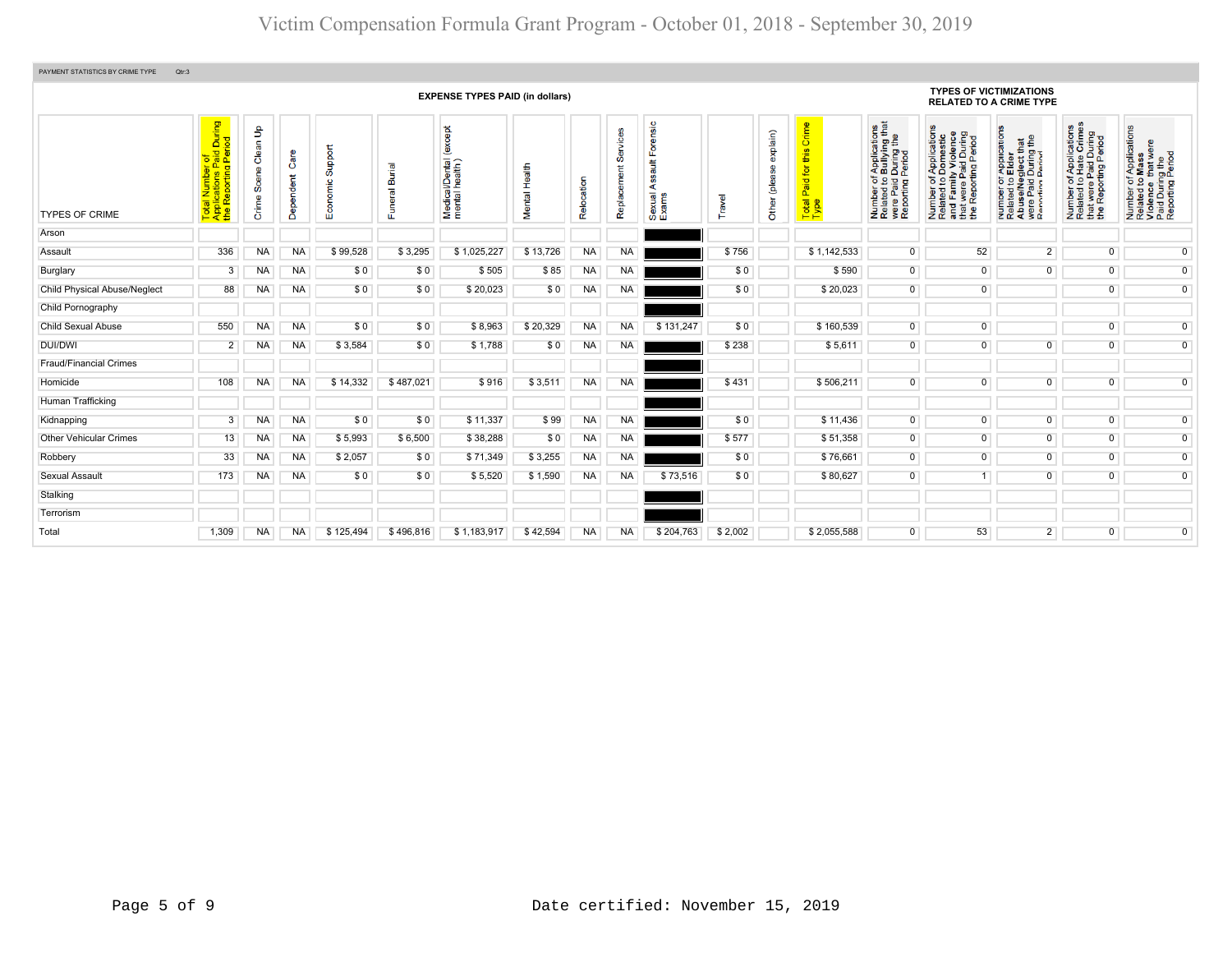|                               |                                                                              |                                          |                   |                     |                                 | <b>EXPENSE TYPES PAID (in dollars)</b>       |                  |            |                  |                                                        |         |                              |                                                        |                                                                                                                                                      | <b>TYPES OF VICTIMIZATIONS</b><br><b>RELATED TO A CRIME TYPE</b>                                                                                             |                                                                                                                                                                         |                                                                                                   |                                                                                                        |
|-------------------------------|------------------------------------------------------------------------------|------------------------------------------|-------------------|---------------------|---------------------------------|----------------------------------------------|------------------|------------|------------------|--------------------------------------------------------|---------|------------------------------|--------------------------------------------------------|------------------------------------------------------------------------------------------------------------------------------------------------------|--------------------------------------------------------------------------------------------------------------------------------------------------------------|-------------------------------------------------------------------------------------------------------------------------------------------------------------------------|---------------------------------------------------------------------------------------------------|--------------------------------------------------------------------------------------------------------|
| <b>TYPES OF CRIME</b>         | tal Number of<br>plications Paid During<br>∍ Reporting Period<br><b>Pape</b> | $\frac{9}{2}$<br>Clean<br>Scene<br>Crime | Care<br>Dependent | Support<br>Economic | <u>iej</u><br>മ്<br><b>Trai</b> | except<br>Medical/Dental (<br>mental health) | Health<br>Mental | Relocation | Ø<br>Replacement | Forensic<br>$\frac{4}{10}$<br>⋖<br>exual<br>xams<br>மய | Travel  | explain)<br>(please<br>Other | Crime<br>$\omega$<br>Ξ<br>for<br>Paid<br>Total<br>Type | f Applications<br>b Bullying that<br>I During the<br>Period<br>ber of<br>led to I<br>Paid I<br>pring F<br>Number<br>Related<br>were Pai<br>Reporting | f Applications<br>Domestic<br>ly Violence<br>1 During<br>Period<br>Number of Appl<br>Related to Dom<br>and Family Vio<br>that were Paid I<br>the Reporting P | ications<br><b>¤∄</b><br>≞<br>During 1<br>Pariod<br><b>Appli</b><br>Elder<br>59<br>e/Ne<br>Paid<br><del>rin</del> n<br>mper<br>lated<br>Numt<br>Relate<br>Abus<br>Renoi | Number of Applications<br>Related to Hate Crimes<br>that were Paid During<br>the Reporting Period | Number of Applications<br>Related to Mass<br>Violence that were<br>Paid During the<br>Reporting Period |
| Arson                         |                                                                              |                                          |                   |                     |                                 |                                              |                  |            |                  |                                                        |         |                              |                                                        |                                                                                                                                                      |                                                                                                                                                              |                                                                                                                                                                         |                                                                                                   |                                                                                                        |
| Assault                       | 318                                                                          | <b>NA</b>                                | <b>NA</b>         | \$103,677           | \$10,438                        | \$600,072                                    | \$9,862          | <b>NA</b>  | <b>NA</b>        |                                                        | \$689   |                              | \$724,737                                              | $\overline{0}$                                                                                                                                       | 7 <sup>1</sup>                                                                                                                                               | $\overline{1}$                                                                                                                                                          | $\overline{0}$                                                                                    | $\overline{0}$                                                                                         |
| Burglary                      | 6                                                                            | <b>NA</b>                                | <b>NA</b>         | \$0                 | \$0                             | \$500                                        | \$2,571          | <b>NA</b>  | <b>NA</b>        |                                                        | \$0     |                              | \$3,071                                                | $\overline{0}$                                                                                                                                       | $\overline{0}$                                                                                                                                               | $\overline{0}$                                                                                                                                                          | $\overline{0}$                                                                                    | $\overline{0}$                                                                                         |
| Child Physical Abuse/Neglect  | 106                                                                          | <b>NA</b>                                | <b>NA</b>         | \$0                 | \$0                             | \$23,553                                     | \$30             | <b>NA</b>  | <b>NA</b>        |                                                        | \$0     |                              | \$23,583                                               | $\overline{0}$                                                                                                                                       | $\overline{0}$                                                                                                                                               |                                                                                                                                                                         | $\overline{0}$                                                                                    | $\overline{0}$                                                                                         |
| Child Pornography             |                                                                              |                                          |                   |                     |                                 |                                              |                  |            |                  |                                                        |         |                              |                                                        |                                                                                                                                                      |                                                                                                                                                              |                                                                                                                                                                         |                                                                                                   |                                                                                                        |
| <b>Child Sexual Abuse</b>     | 497                                                                          | NA                                       | <b>NA</b>         | \$7,500             | \$0                             | \$0                                          | \$7,457          | <b>NA</b>  | <b>NA</b>        | \$126,250                                              | \$0     |                              | \$141,206                                              | $\overline{0}$                                                                                                                                       | $\overline{0}$                                                                                                                                               |                                                                                                                                                                         | $\overline{0}$                                                                                    | $\overline{0}$                                                                                         |
| DUI/DWI                       | 5                                                                            | ΝA                                       | <b>NA</b>         | \$0                 | \$0                             | \$2,660                                      | \$0              | <b>NA</b>  | <b>NA</b>        |                                                        | \$61    | \$0                          | \$2,721                                                | $\overline{0}$                                                                                                                                       | $\overline{0}$                                                                                                                                               | $\overline{0}$                                                                                                                                                          | $\overline{0}$                                                                                    | $\overline{0}$                                                                                         |
| <b>Fraud/Financial Crimes</b> |                                                                              |                                          |                   |                     |                                 |                                              |                  |            |                  |                                                        |         |                              |                                                        |                                                                                                                                                      |                                                                                                                                                              |                                                                                                                                                                         |                                                                                                   |                                                                                                        |
| Homicide                      | 121                                                                          | ΝA                                       | <b>NA</b>         | \$19,595            | \$539,943                       | \$1,127                                      | \$4,237          | <b>NA</b>  | <b>NA</b>        |                                                        | \$484   | \$0                          | \$565,386                                              | $\overline{0}$                                                                                                                                       | $\overline{0}$                                                                                                                                               | $\overline{0}$                                                                                                                                                          | $\overline{0}$                                                                                    | $\overline{0}$                                                                                         |
| Human Trafficking             |                                                                              |                                          |                   |                     |                                 |                                              |                  |            |                  |                                                        |         |                              |                                                        |                                                                                                                                                      |                                                                                                                                                              |                                                                                                                                                                         |                                                                                                   |                                                                                                        |
| Kidnapping                    |                                                                              | <b>NA</b>                                | <b>NA</b>         | \$0                 | \$0                             | \$0                                          | \$320            | <b>NA</b>  | <b>NA</b>        |                                                        | \$0     | \$0                          | \$320                                                  | $\overline{0}$                                                                                                                                       | $\overline{0}$                                                                                                                                               | $\overline{0}$                                                                                                                                                          | $\mathbf{0}$                                                                                      | $\overline{0}$                                                                                         |
| <b>Other Vehicular Crimes</b> | 11                                                                           | <b>NA</b>                                | <b>NA</b>         | \$2,370             | \$0                             | \$31,363                                     | \$0              | <b>NA</b>  | <b>NA</b>        |                                                        | \$0     | \$0                          | \$33,733                                               | $\overline{0}$                                                                                                                                       | $\overline{0}$                                                                                                                                               | $\overline{0}$                                                                                                                                                          | $\overline{0}$                                                                                    | $\overline{0}$                                                                                         |
| Robbery                       | 29                                                                           | <b>NA</b>                                | <b>NA</b>         | \$3,871             | \$0                             | \$50,505                                     | \$4,210          | <b>NA</b>  | <b>NA</b>        |                                                        | \$0     | \$0                          | \$58,586                                               | $\overline{0}$                                                                                                                                       | $\overline{0}$                                                                                                                                               | $\overline{0}$                                                                                                                                                          | $\overline{0}$                                                                                    | $\overline{0}$                                                                                         |
| Sexual Assault                | 205                                                                          | <b>NA</b>                                | <b>NA</b>         | \$0                 | \$0                             | \$6,459                                      | \$870            | <b>NA</b>  | <b>NA</b>        | \$100,758                                              | \$0     | \$0                          | \$108,087                                              | $\overline{0}$                                                                                                                                       | $\overline{0}$                                                                                                                                               | $\overline{0}$                                                                                                                                                          | $\overline{0}$                                                                                    | $\overline{0}$                                                                                         |
| Stalking                      | $\overline{2}$                                                               | ΝA                                       | <b>NA</b>         | \$0                 | \$0                             | \$427                                        | \$0              | <b>NA</b>  | <b>NA</b>        |                                                        | \$0     | \$0                          | \$427                                                  | $\overline{0}$                                                                                                                                       | $\overline{0}$                                                                                                                                               | $\overline{0}$                                                                                                                                                          | $\mathbf 0$                                                                                       | $\overline{0}$                                                                                         |
| Terrorism                     |                                                                              |                                          |                   |                     |                                 |                                              |                  |            |                  |                                                        |         |                              |                                                        |                                                                                                                                                      |                                                                                                                                                              |                                                                                                                                                                         |                                                                                                   |                                                                                                        |
| Total                         | 1,301                                                                        | <b>NA</b>                                | <b>NA</b>         | \$137,013           | \$550,381                       | \$716,665                                    | \$29,557         | <b>NA</b>  | <b>NA</b>        | \$227,007                                              | \$1,234 | \$0                          | \$1,661,857                                            | $\overline{0}$                                                                                                                                       | 7 <sup>1</sup>                                                                                                                                               | $\overline{1}$                                                                                                                                                          | $\overline{0}$                                                                                    | $\overline{0}$                                                                                         |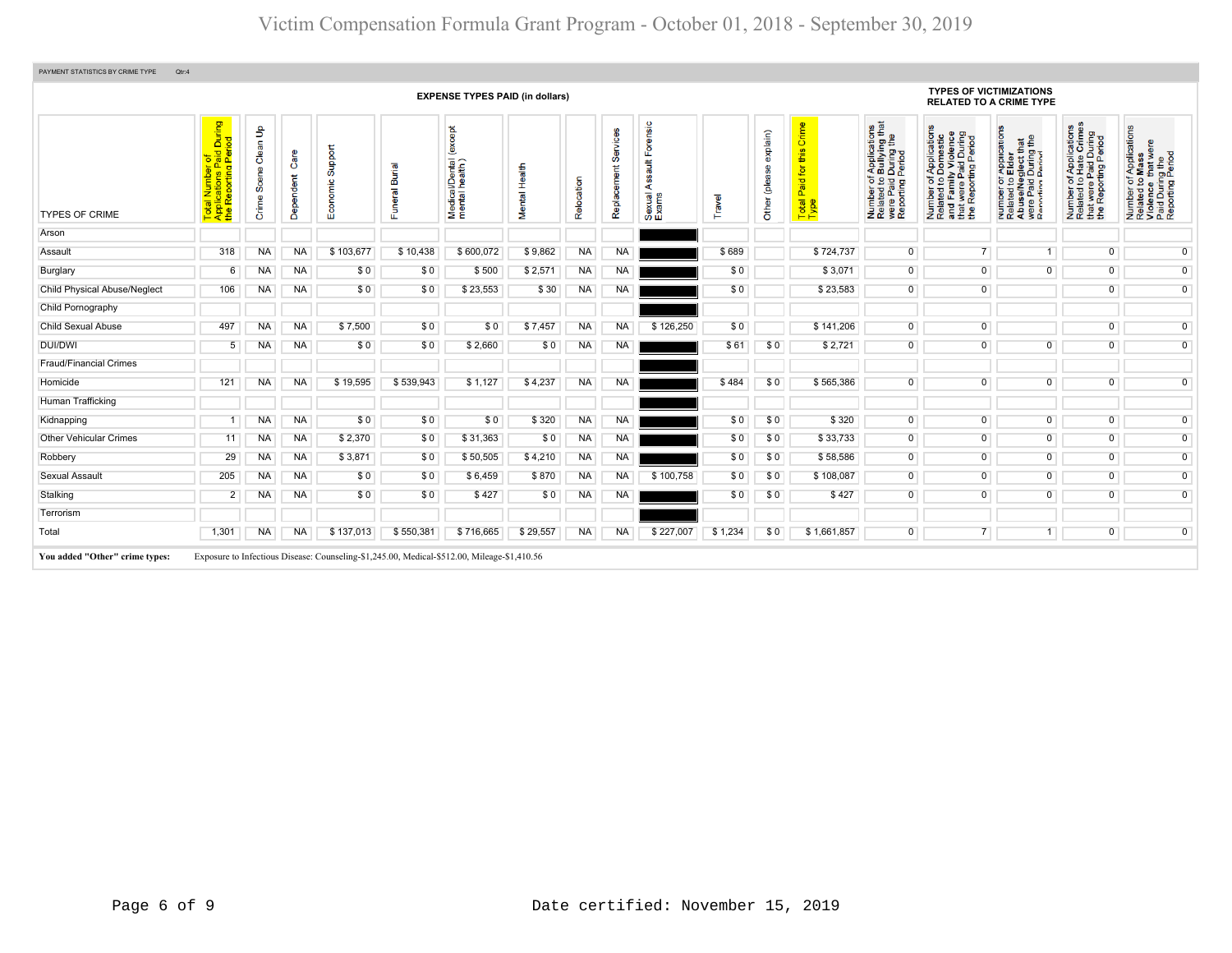| PAYMENT STATISTICS BY CRIME TYPE - Aggregated |                                                                    |                               |                   |                     |                       |                                                                |               |            |           |                                   |         |                              |                                            |                                                                                                                                  |                                                                                                                                                          |                                                                                                                                                        |                                                                                                   |                                                                                                                                            |
|-----------------------------------------------|--------------------------------------------------------------------|-------------------------------|-------------------|---------------------|-----------------------|----------------------------------------------------------------|---------------|------------|-----------|-----------------------------------|---------|------------------------------|--------------------------------------------|----------------------------------------------------------------------------------------------------------------------------------|----------------------------------------------------------------------------------------------------------------------------------------------------------|--------------------------------------------------------------------------------------------------------------------------------------------------------|---------------------------------------------------------------------------------------------------|--------------------------------------------------------------------------------------------------------------------------------------------|
|                                               | <b>EXPENSE TYPES PAID (in dollars)</b>                             |                               |                   |                     |                       |                                                                |               |            |           |                                   |         |                              |                                            | <b>TYPES OF VICTIMIZATIONS</b><br><b>RELATED TO A CRIME TYPE</b>                                                                 |                                                                                                                                                          |                                                                                                                                                        |                                                                                                   |                                                                                                                                            |
| <b>TYPES OF CRIME</b>                         | During<br>iod<br>paid<br>Peri<br>ting<br>Report<br>ಕ<br>Ape<br>the | နှ<br>Clean<br>Scene<br>Crime | Care<br>Dependent | Support<br>Economic | Burial<br>uneral<br>ш | <b>bept</b><br>ě<br>i/Dental<br>health)<br>Medical<br>mental l | Mental Health | Relocation | Ō<br>Repl | orensic<br>بيو<br>Sexual<br>Exams | ravel   | explain)<br>(please<br>Other | Crime<br>this<br>Paid for<br>Total<br>Type | ications<br>/ing that<br>g the<br>During<br>Period<br>Applic<br>Bullyi<br>តូ ខ ទី<br>were Paig<br>Reporting<br>Number<br>Related | of Applications<br>o Domestic<br>ily Violence<br>Paid During<br>rting Period<br>Ⴆ<br>$\mathbf{e}$<br>Number of<br>Related to<br>and Famil<br>twere<br>Ϊe | ration<br>that<br>g the<br>Paplica<br>Elder<br>glect th<br>During<br>Period<br>한 모 호 프<br>Number<br>Related<br>Abuse/N<br>were Pai<br>$\bullet$<br>g a | Number of Applications<br>Related to Hate Crimes<br>that were Paid During<br>the Reporting Period | f Applications<br>Mass<br>$\Phi$<br>Number of Applicati<br>Related to Mass<br>Violence that were<br>Paid During Period<br>Reporting Period |
| Arson                                         |                                                                    | <b>NA</b>                     | <b>NA</b>         | \$0                 | \$0                   | \$0                                                            | \$595         | <b>NA</b>  | <b>NA</b> |                                   | \$0     |                              | \$595                                      | $\mathbf 0$                                                                                                                      | $\Omega$                                                                                                                                                 | $\overline{0}$                                                                                                                                         | $\overline{0}$                                                                                    | $\overline{0}$                                                                                                                             |
| Assault                                       | 1,479                                                              | <b>NA</b>                     | <b>NA</b>         | \$474,586           | \$17,733              | \$4,120,411                                                    | \$49,842      | <b>NA</b>  | <b>NA</b> |                                   | \$3,706 |                              | \$4,666,279                                | $\overline{0}$                                                                                                                   | 214                                                                                                                                                      | 9                                                                                                                                                      | $\overline{0}$                                                                                    | $\overline{0}$                                                                                                                             |
| Burglary                                      | 20                                                                 | <b>NA</b>                     | <b>NA</b>         | \$0                 | \$0                   | \$13,220                                                       | \$3,813       | <b>NA</b>  | <b>NA</b> |                                   | \$0     | \$0                          | \$17,032                                   | $\overline{0}$                                                                                                                   | $\overline{0}$                                                                                                                                           | $\overline{0}$                                                                                                                                         | $\overline{0}$                                                                                    | $\overline{0}$                                                                                                                             |
| <b>Child Physical Abuse/Neglect</b>           | 415                                                                | <b>NA</b>                     | <b>NA</b>         | \$0                 | \$0                   | \$95,694                                                       | \$1.744       | <b>NA</b>  | <b>NA</b> |                                   | \$0     | \$0                          | \$97,438                                   | $\overline{0}$                                                                                                                   | $\overline{3}$                                                                                                                                           |                                                                                                                                                        | $\overline{0}$                                                                                    | $\overline{0}$                                                                                                                             |
| Child Pornography                             |                                                                    | <b>NA</b>                     | <b>NA</b>         | \$0                 | \$0                   | \$259                                                          | \$0           | <b>NA</b>  | <b>NA</b> |                                   | \$0     |                              | \$259                                      | $\overline{0}$                                                                                                                   | $\overline{0}$                                                                                                                                           |                                                                                                                                                        | $\overline{0}$                                                                                    | $\overline{0}$                                                                                                                             |
| <b>Child Sexual Abuse</b>                     | 2,583                                                              | <b>NA</b>                     | <b>NA</b>         | \$8,865             | \$0                   | \$30,923                                                       | \$45,292      | <b>NA</b>  | <b>NA</b> | \$646,836                         | \$376   |                              | \$732,292                                  | $\overline{0}$                                                                                                                   | $\overline{0}$                                                                                                                                           |                                                                                                                                                        | $\overline{0}$                                                                                    | $\overline{0}$                                                                                                                             |
| <b>DUI/DWI</b>                                | 14                                                                 | <b>NA</b>                     | <b>NA</b>         | \$25,831            | \$0                   | \$33,290                                                       | \$0           | <b>NA</b>  | <b>NA</b> |                                   | \$633   | \$0                          | \$59,754                                   | $\overline{0}$                                                                                                                   | $\overline{0}$                                                                                                                                           | $\overline{0}$                                                                                                                                         | $\overline{0}$                                                                                    | $\overline{0}$                                                                                                                             |
| <b>Fraud/Financial Crimes</b>                 |                                                                    |                               |                   |                     |                       |                                                                |               |            |           |                                   |         |                              |                                            |                                                                                                                                  |                                                                                                                                                          |                                                                                                                                                        |                                                                                                   |                                                                                                                                            |
| Homicide                                      | 489                                                                | <b>NA</b>                     | <b>NA</b>         | \$48.775            | \$2,167,354           | \$11,258                                                       | \$20,954      | <b>NA</b>  | <b>NA</b> |                                   | \$1,431 | \$0                          | \$2,249,772                                | $\overline{0}$                                                                                                                   | $\overline{0}$                                                                                                                                           | $\overline{0}$                                                                                                                                         | $\overline{0}$                                                                                    | $\overline{0}$                                                                                                                             |
| Human Trafficking                             |                                                                    |                               |                   |                     |                       |                                                                |               |            |           |                                   |         |                              |                                            |                                                                                                                                  |                                                                                                                                                          |                                                                                                                                                        |                                                                                                   |                                                                                                                                            |
| Kidnapping                                    | 10                                                                 | <b>NA</b>                     | <b>NA</b>         | \$0                 | \$0                   | \$18,785                                                       | \$1,417       | NA         | <b>NA</b> |                                   | \$0     | \$0                          | \$20,202                                   | $\overline{0}$                                                                                                                   | $\overline{0}$                                                                                                                                           | $\overline{0}$                                                                                                                                         | $\overline{0}$                                                                                    | $\overline{0}$                                                                                                                             |
| <b>Other Vehicular Crimes</b>                 | 49                                                                 | <b>NA</b>                     | NA                | \$25,913            | \$7,904               | \$146,555                                                      | \$0           | NA         | <b>NA</b> |                                   | \$577   | \$0                          | \$180,949                                  | $\overline{0}$                                                                                                                   | $\overline{0}$                                                                                                                                           | $\overline{0}$                                                                                                                                         | $\overline{0}$                                                                                    | $\overline{0}$                                                                                                                             |
| Robbery                                       | 109                                                                | NA                            | <b>NA</b>         | \$19,315            | \$0                   | \$267,161                                                      | \$11,425      | NA         | <b>NA</b> |                                   | \$0     | \$0                          | \$297,900                                  | $\overline{0}$                                                                                                                   | $\overline{0}$                                                                                                                                           | $\overline{0}$                                                                                                                                         | $\overline{0}$                                                                                    | $\overline{0}$                                                                                                                             |
| Sexual Assault                                | 988                                                                | <b>NA</b>                     | <b>NA</b>         | \$866               | \$0                   | \$34,357                                                       | \$9,236       | <b>NA</b>  | <b>NA</b> | \$455,152                         | \$0     | \$0                          | \$499,612                                  | $\overline{0}$                                                                                                                   | $\overline{3}$                                                                                                                                           | $\overline{0}$                                                                                                                                         | $\overline{0}$                                                                                    | $\overline{0}$                                                                                                                             |
| Stalking                                      | 3                                                                  | <b>NA</b>                     | <b>NA</b>         | \$0                 | \$0                   | \$427                                                          | \$840         | <b>NA</b>  | <b>NA</b> |                                   | \$0     | \$0                          | \$1,267                                    | $\overline{0}$                                                                                                                   | $\overline{0}$                                                                                                                                           | $\overline{0}$                                                                                                                                         | $\overline{0}$                                                                                    | $\overline{0}$                                                                                                                             |
| Terrorism                                     |                                                                    |                               |                   |                     |                       |                                                                |               |            |           |                                   |         |                              |                                            |                                                                                                                                  |                                                                                                                                                          |                                                                                                                                                        |                                                                                                   |                                                                                                                                            |
| Total                                         | 6,161                                                              | <b>NA</b>                     | <b>NA</b>         | \$604,150           | \$2,192,991           | \$4,772,339                                                    | \$145,158     | <b>NA</b>  | <b>NA</b> | \$1,101,989                       | \$6,723 | \$0                          | \$8,823,350                                | $\overline{0}$                                                                                                                   | 220                                                                                                                                                      | 9                                                                                                                                                      | $\overline{0}$                                                                                    | $\overline{0}$                                                                                                                             |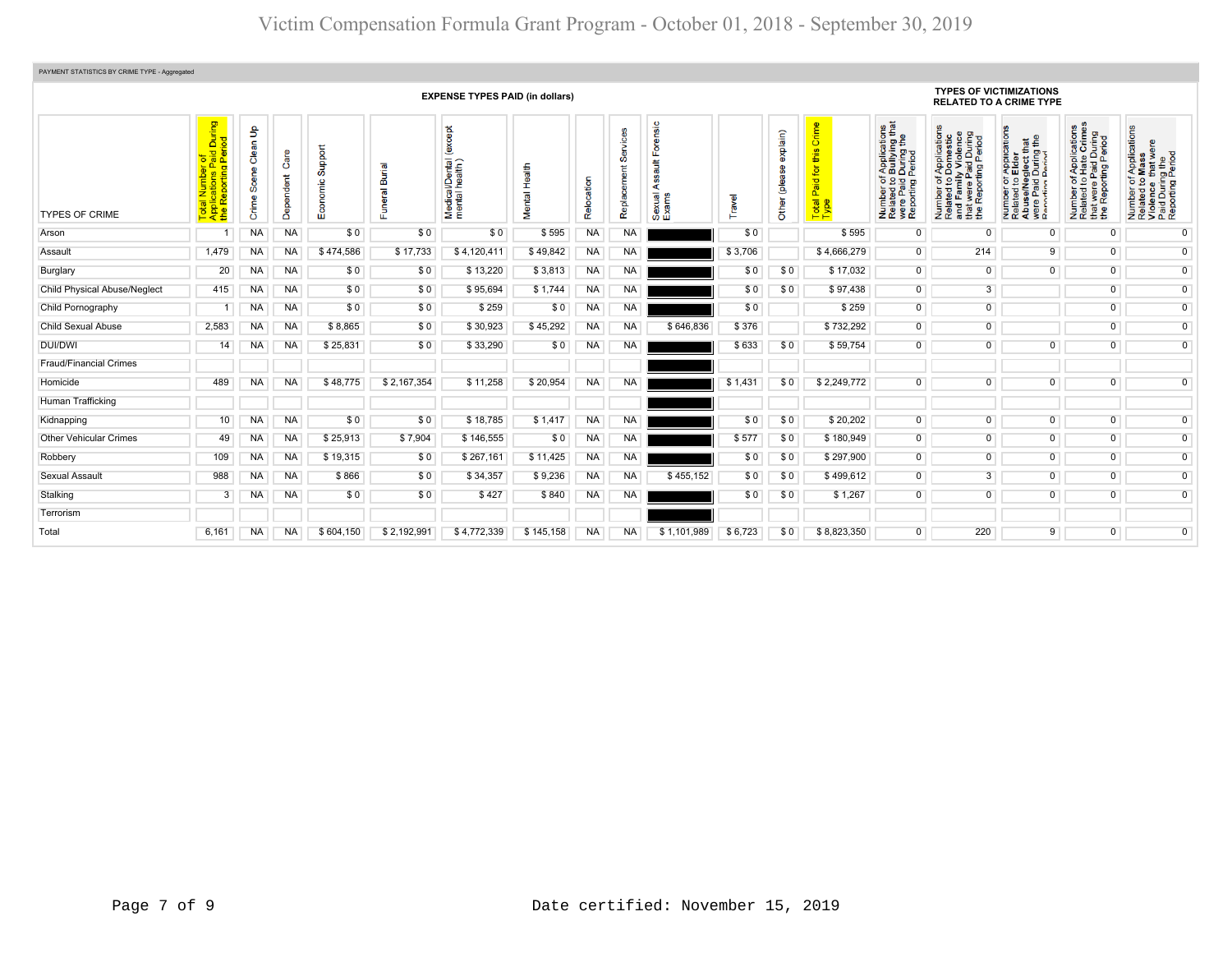# NARRATIVE QUESTIONS

#### 1. **Please explain any significant change in the number of applications received during the reporting period.**

During this reporting period, there were no significant changes in the number of applications received.

#### 2. **The average length of time to process an application for claim eligibility for compensation**

Count days from time of receipt of application to decision. 60

Please explain your state's procedure for processing an application for claim eligibility, from time of receipt of application to decision. Application is received, screened, and reviewed for duplication, accuracy, and completeness by Victim Support staff. Required documentation, in include the Law Enforcement Incident Report, Supplemental Report, Traffic Accident Report (TR-310), guardianship documents, if applicable, are requested (if not submitted with the application). Data entry is performed on the application, which creates a computer generated claim number. Victim/claimant is notified in writing that the application has been received. Application is then scanned and all attached documents are forwarded to Eligibility Services Department for recommendation. Eligibility Services staff review law enforcement reports and submitted documentation to determine eligibility status in accordance with state statute and eligibility criteria. A recommendation is made and the claims are forwarded to manager or designee for approval. All additional documents are scanned into computer system. Victim/claimant is notified in writing that the claim is deemed eligible or ineligible.

#### 3. **Does your state have a victim satisfaction survey?**

Yes

A. Number of victim satisfaction surveys distributed during the reporting period. 2,380

B. Number of victim satisfaction surveys completed during the reporting period. 218

C. Number of surveys that indicated satisfaction with the victim compensation program during the reporting period. 200

#### 4. **Please describe any emerging/major issues or notable trends that were encountered in your state that had an impact on your program's ability to meet the needs of crime victims during the reporting period.**

The State of South Carolina has experienced an increase in homicides during the past fiscal year. Also, requests for sexual assault forensic exams have seen an increase.

#### 5. **Please describe in detail efforts taken to serve Victims of Federal Crime during the reporting period.**

Our agency continued to train and educate advocates working with federal victims and continued to have a great rapport with these advocates throughout this period. We continue to collaborate on various training events such as our annual victims rights week conference as well as other regional events. This is done in an effort to ensure that these advocates are aware of our updates, internal processes, and procedural changes as warranted so that these victims can continue to receive quality service.

#### 6. **Please describe any notable activities during the reporting period that improved the process of victim compensation services.**

DCVC continues to improve our overall processing of victims compensation claims. Our Days to Process reports show a decrease in the average number of days to process a claim from receipt of application to eligibility decision. We also reduced the number of times therapists have to justify reimbursement for therapy; down from four times to 2 times for the life of a counseling claim. Finally, we are continuing to send out regular EBlasts! to advocates throughout the state on various topics relevant to our work.

#### 7. **Please describe in detail ways in which your state used VOCA Administrative funds and the impact of these funds on the state's ability to improve victim compensation services during the reporting period.**

During the period, we used VOCA Administrative Funds for training. The training provided us with critical updates regarding VOCA funds and gave us information to help our program better assist victims of crime.

#### 8. **Were there any laws, initiatives, or policy changes in your state regarding victim compensation during the reporting period? If yes, please briefly describe them and their impact.**

A Proviso was renewed this year, which increased the funeral/burial cap for homicide expenses from \$4,000 to \$6,500.

### 9. **Please describe system-coordination efforts with prosecutors, law enforcement, courts, U.S. attorneys' offices, tribal systems, State VOCA Victim Assistance Coordinator, or other key personnel within the criminal justice system in your state to reduce barriers to victims who may apply to receive victim compensation.**